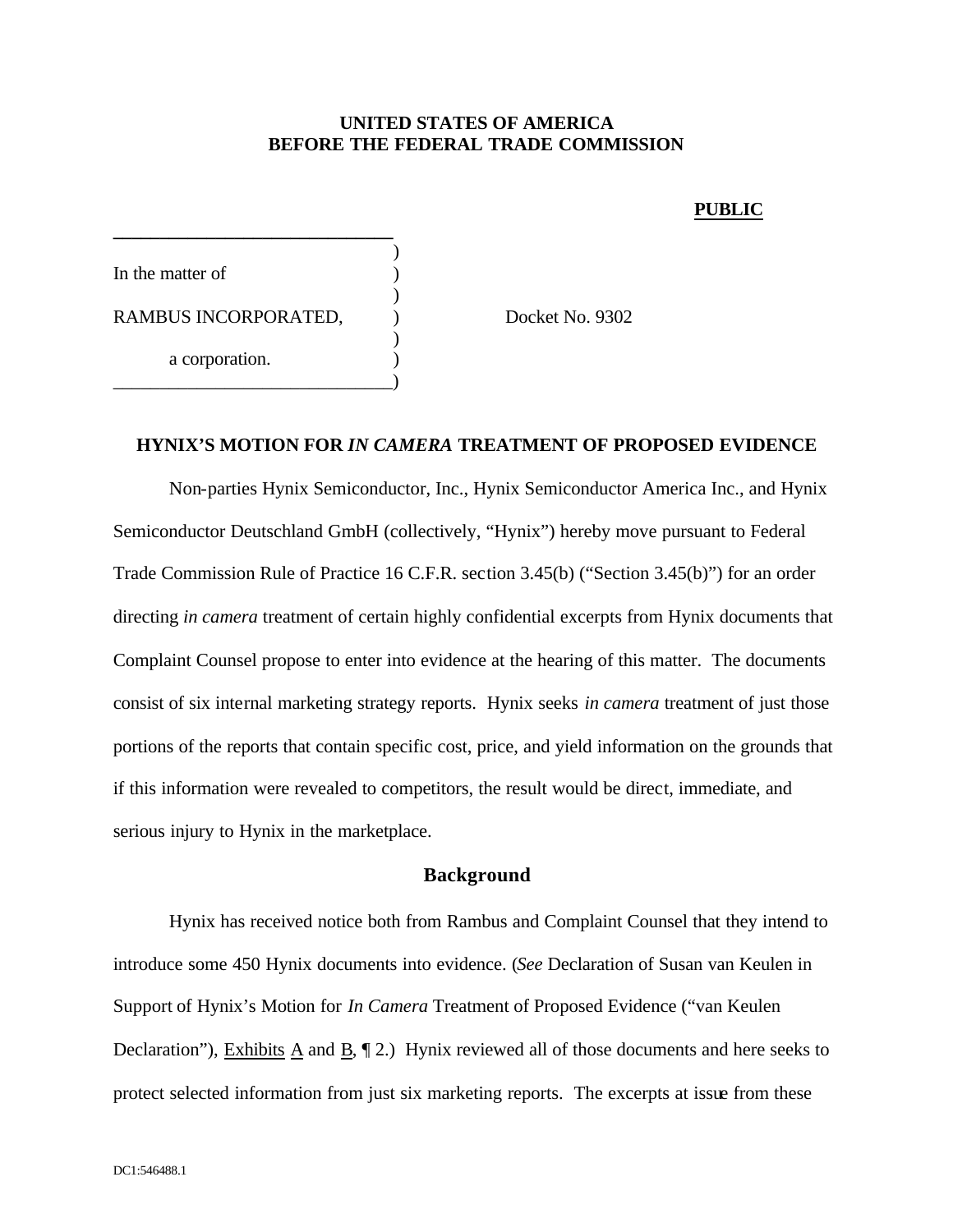reports are attached in full to the confidential Declaration of D.S. Chung in Support of Hynix's Motion for *In Camera* Treatment of Proposed Evidence ("Chung Declaration") as Exhibits A through F.

Hynix produced the reports in this action pursuant to subpoena, but not without securing the "confidential discovery material" level of protection afforded by the Protective Order Governing Discovery Material here. (*See* van Keulen Declaration, ¶ 3, Exhibit C.) Hynix also produced these reports in the related case entitled *Hynix Semiconductor, Inc., et al. v. Rambus Inc.*, United States District Court for the Northern District of California case no. CV 00-20905 RMW ("*Hynix v. Rambus*") (*id*., ¶ 4), subject to confidential treatment pursuant to the Protective Order in that action. (*See* van Keulen Declaration, Exhibit C.)

Specifically, Hynix seeks to have the following Bates numbered pages from the Chung Declaration exhibits given *in camera* treatment:

**EXHIBIT BATES NOS. OF PAGES REQUIRING** 

|               | <b>DITIDD HOD: OF THOLD MUQUIMENT</b><br><b>IN CAMERA TREATMENT</b>                          |                                                                                              |
|---------------|----------------------------------------------------------------------------------------------|----------------------------------------------------------------------------------------------|
| A             | HR905_089450<br>HR905_089451<br>HR905_089452                                                 | HR905_089453<br>HR905_089454<br>HR905_089455                                                 |
| B             | HR905_089400<br>HR905_089407                                                                 | HR905 089408                                                                                 |
| $\mathcal{C}$ | HR905_089393<br>HR905_089396                                                                 |                                                                                              |
| D             | HR905_089370<br>HR905 089373<br>HR905_089374<br>HR905_089375<br>HR905_089376<br>HR905 089377 | HR905_089379<br>HR905 089380<br>HR905_089381<br>HR905_089382<br>HR905_089383<br>HR905 089384 |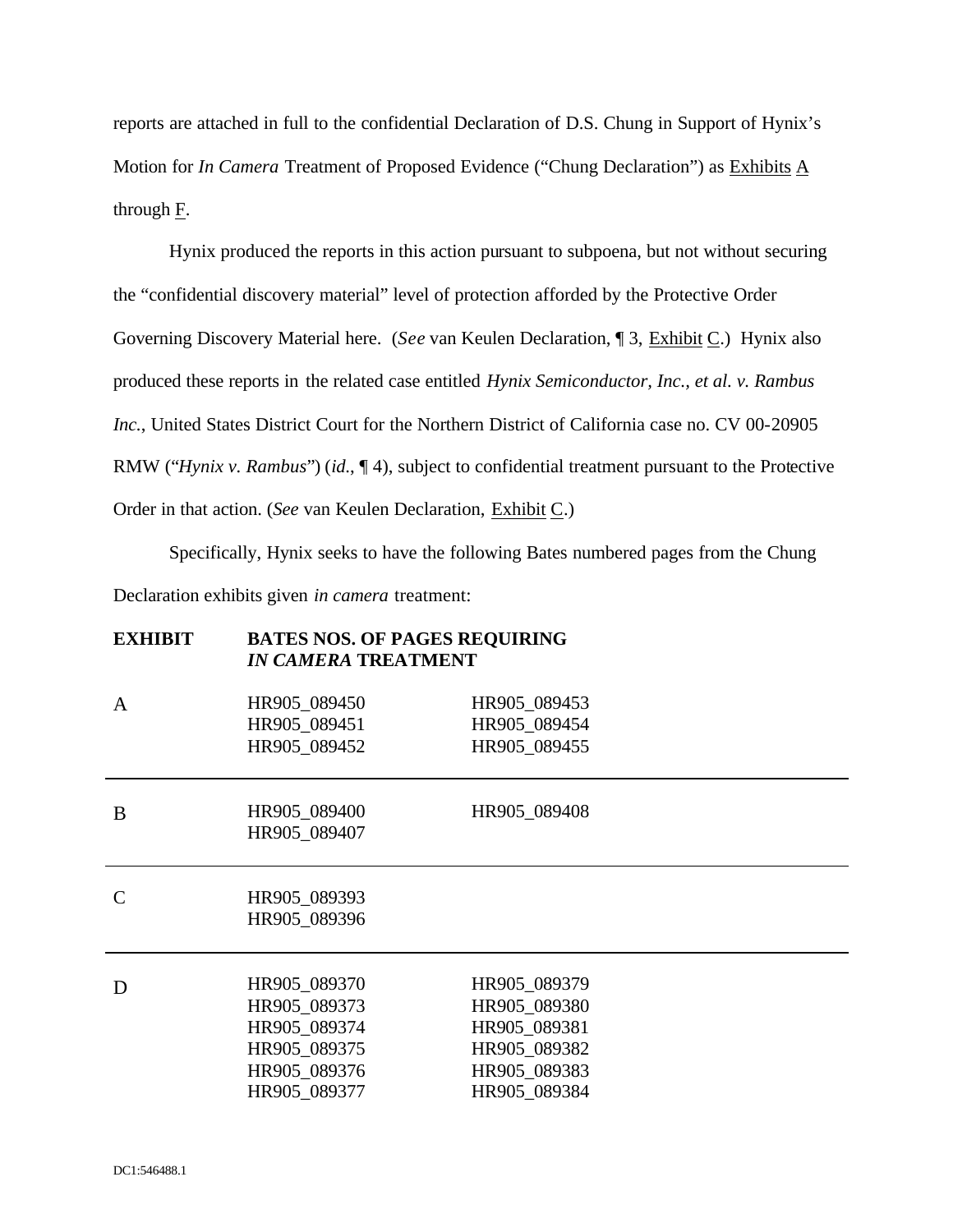| E | HR905 089282 | HR905 089298 |
|---|--------------|--------------|
|   | HR905 089291 | HR905 089299 |
|   | HR905 089292 | HR905 089300 |
|   | HR905 089296 | HR905 089301 |
|   | HR905 089297 |              |
|   |              |              |

F HR905 089272 HR905\_089273

#### **Argument**

Hynix is not a party to this proceeding. Its request for *in camera* treatment, therefore, "deserve[s] special solicitude." (*See In the Matter of Kaiser Aluminum & Chemical Corporation*, 103 F.T.C. 500, 500 (1984).) Moreover, it is unlikely that a "public understanding of this proceeding" will depend on public access to these internal Hynix marketing analyses. (*Id*.)

The Chung Declaration sets forth how release of the subject reports to the public will result in "clearly defined serious injury" to Hynix. (*See Bristol-Meyers Co.*, 90 F.T.C. 455, 456 (1977).) In particular, were the reports to be introduced into evidence at the hearing of this matter without *in camera* protection, Hynix's internal analyses regarding its ongoing and future product planning and position in the marketplace would be readily available to its competitors for the first time. (*See* Chung Decl.,  $\P$  5 – 6.) Hynix's competitors would know, for example, how Hynix structures its manufacturing costs and could adjust their own pricing, overhead expenses, or supply costs to undercut Hynix in the market. This would have an immediate and detrimental effect on Hynix's ability to compete, while Hynix would enjoy no offsetting advantage over its competitors (whose marketing analyses would rema in unknown to Hynix).

The reports at issue each independently meet the criteria for *in camera* treatment under various factors set forth in *Bristol-Meyers*, *supra*, 90 F.T.C. at 456, and *In the Matter of General Foods Corporation*, 95 F.T.C. 352, 355 (1980). First, the information at issue is not at all known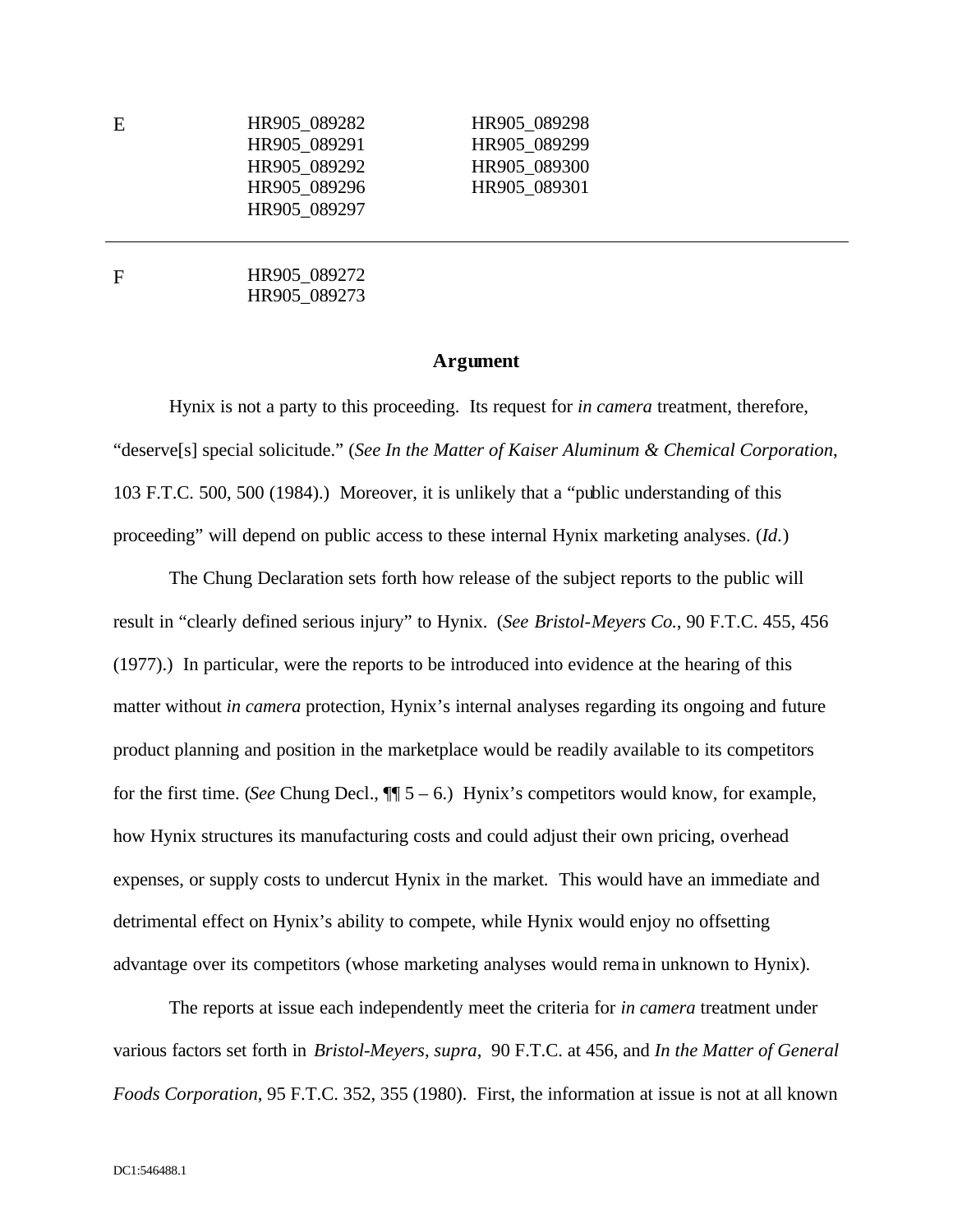outside the company except when it is produced in litigation under the protection of the *Hynix v. Rambus* or other applicable protective order. (Chung Declaration, ¶[ 2, 4, 5, 7; van Keulen Declaration, 1<sup>3.)</sup>

Second, the information is disclosed only to particular employees of Hynix on a "need to know" basis. (Chung Declaration, ¶ 4.) Although one document, Exhibit E, was shared with selected individuals employed by Rambus, Rambus is not a competitor of Hynix. It is a licensor of DRAM technology to Hynix, and at the time of receiving the information had no apparent interest in injuring Hynix's ability to compete (thereby threatening its ability to make royalty payments to Rambus).

Third, Hynix takes substantial measures to guard the secrecy of the reports at issue, limiting their dissemination to certain employees and taking every reasonable step to protect their confidentiality in litigation. (Chung Declaration, ¶ 5, 7; van Keulen Declaration, ¶ 3.) It therefore would be extremely difficult for Hynix's competitors to recreate the information in the reports at issue.

Fourth, the information is all highly valuable to Hynix because it is competitively sensitive. The reports set forth Hynix's internal "roadmap" for ongoing marketing strategies, which strategies are directed to outperforming the very competitors that would use the information to harm Hynix. (*See id*., ¶¶ 2, 3, 6.)

#### **Conclusion**

*In camera* treatment of the documents at issue, therefore, is appropriate. Because of the relative longevity of the value in the marketplace of the information in the reports for which Hynix seeks protection (*see* Chung Declaration, ¶ 4), Hynix requests that the documents receive *in camera* treatment for the next ten (10) years. In the alternative, Hynix requests that the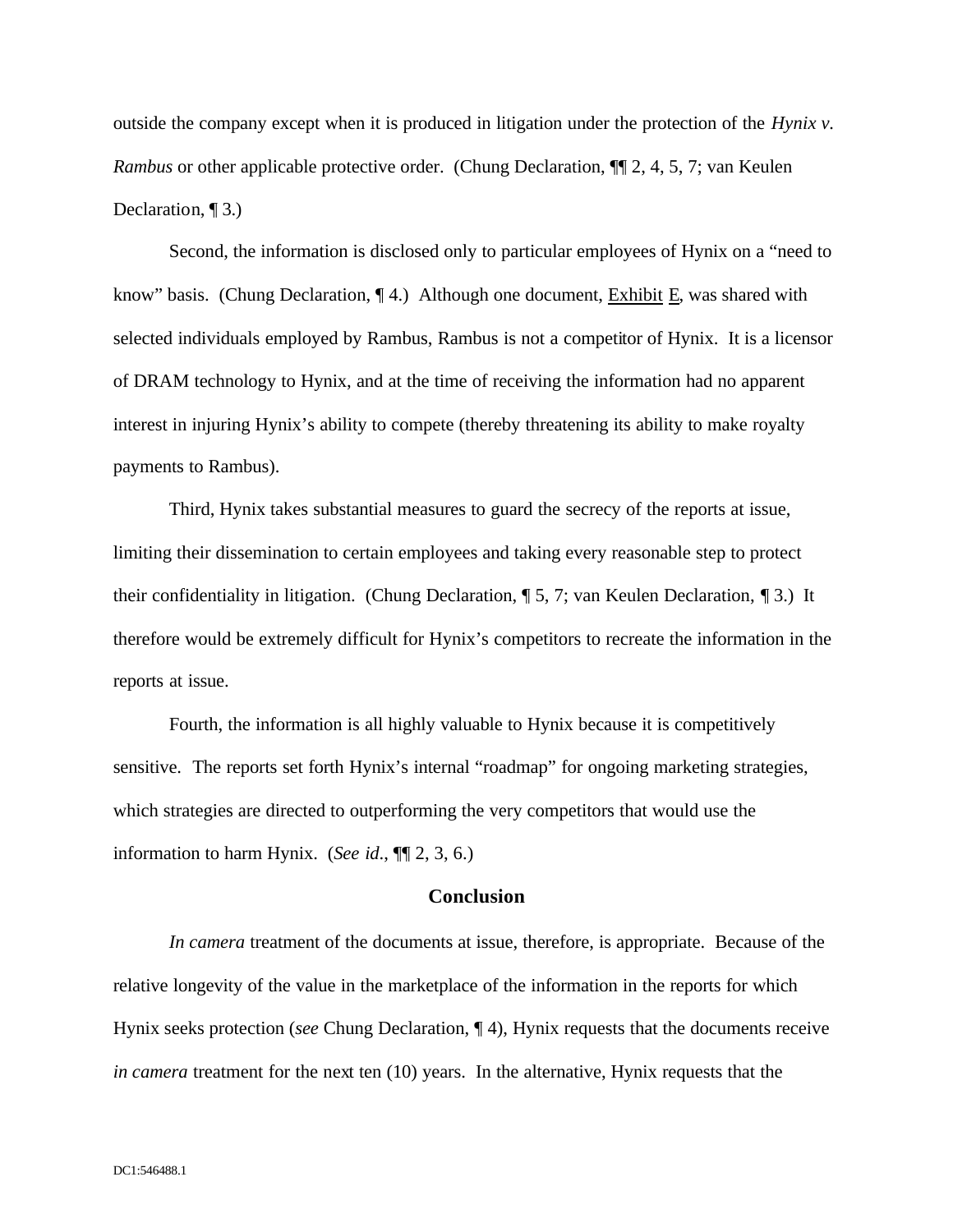documents receive an initial three (3) years' *in camera* treatment, and that at the end of the three

years Hynix be given the opportunity to request an additional period of *in camera* treatment.

Dated: April 11, 2003 Respectfully submitted,

David T. Beddow, Esq. O'Melveny & Myers LLP

\_\_\_\_\_\_\_\_\_\_\_\_\_\_\_\_\_\_\_\_\_\_\_

Counsel for Non-Parties Hynix Semiconductor, Inc., Hynix Semiconductor America Inc., and Hynix Semiconductor Deutschland GmbH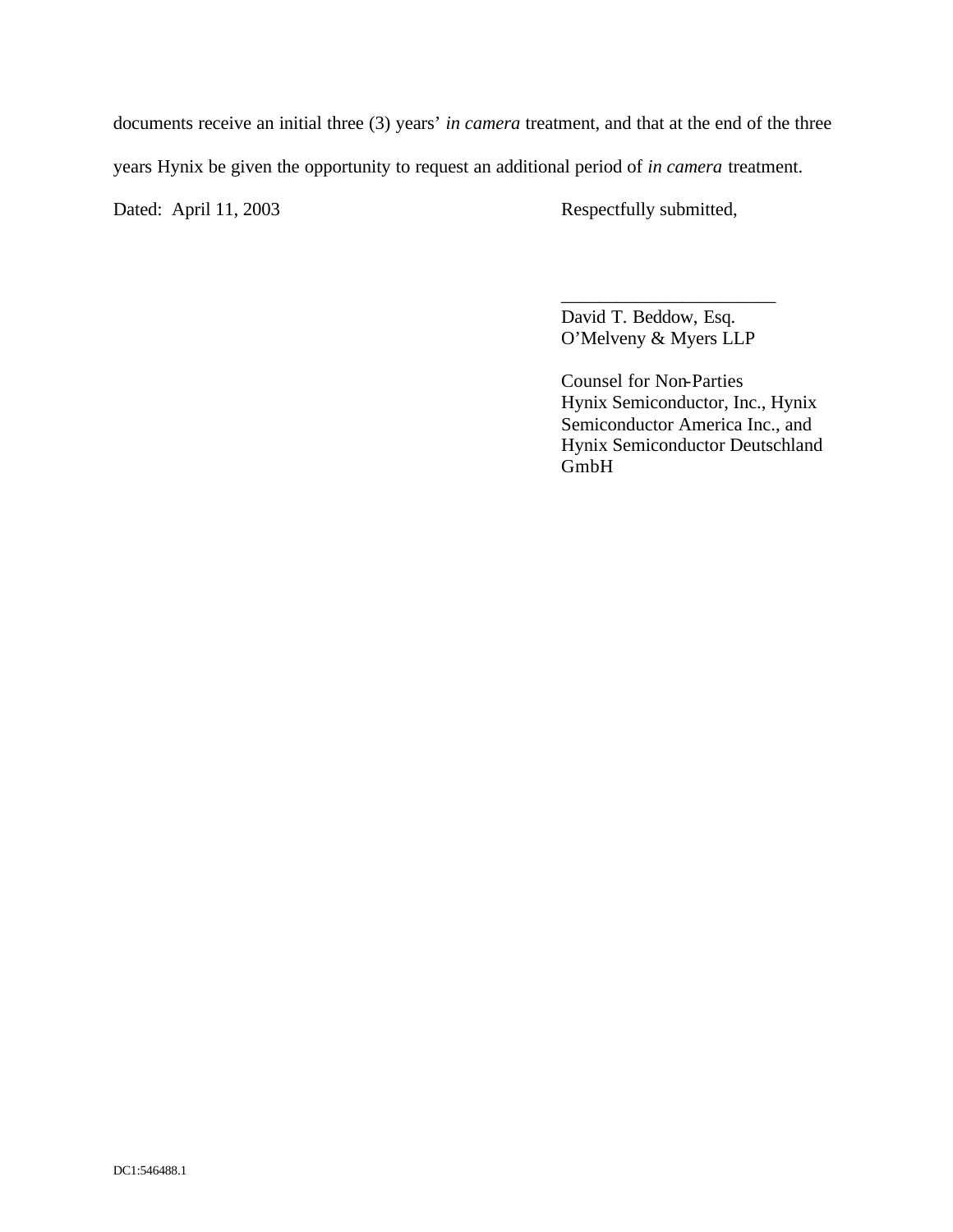# **CERTIFICATE OF SERVICE**

It is hereby certified that copies of the foregoing HYNIX'S MOTION FOR IN CAMERA

# TREATMENT OF PROPOSED EVIDENCE was served this 11st day of April, 2003, on the following:

| The Honorable Stephen J. McGuire<br>Administrative Law Judge<br><b>Federal Trade Commission</b><br>Room $H112$<br>600 Pennsylvania Ave., N.W.<br>Washington, D.C. 20580                      | (By Hand)                           |
|----------------------------------------------------------------------------------------------------------------------------------------------------------------------------------------------|-------------------------------------|
| <b>Malcolm Catt</b><br>Richard B. Dagen - Assistant Director<br>M. Sean Royall – Deputy Director<br><b>Federal Trade Commission</b><br>600 Pennsylvania Ave., N.W.<br>Washington, D.C. 20580 | (By Hand)<br>(By Hand)<br>(By Hand) |
| <b>Counsel for Rambus Incorporated</b>                                                                                                                                                       |                                     |
| Steven M. Perry<br>Munger, Tolles & Olson LLP<br>355 South Grand Avenue<br>Los Angeles, CA 90071-1560                                                                                        | (By Facsimile and<br>U.S. Mail)     |
| A. Douglas Melamed<br>Wilmer, Cutler & Pickering<br>2445 M Street, N.W.<br>Washington, D.C. 20037-1402                                                                                       | (By Facsimile and<br>U.S. Mail)     |
|                                                                                                                                                                                              |                                     |

Darren S. Tucker